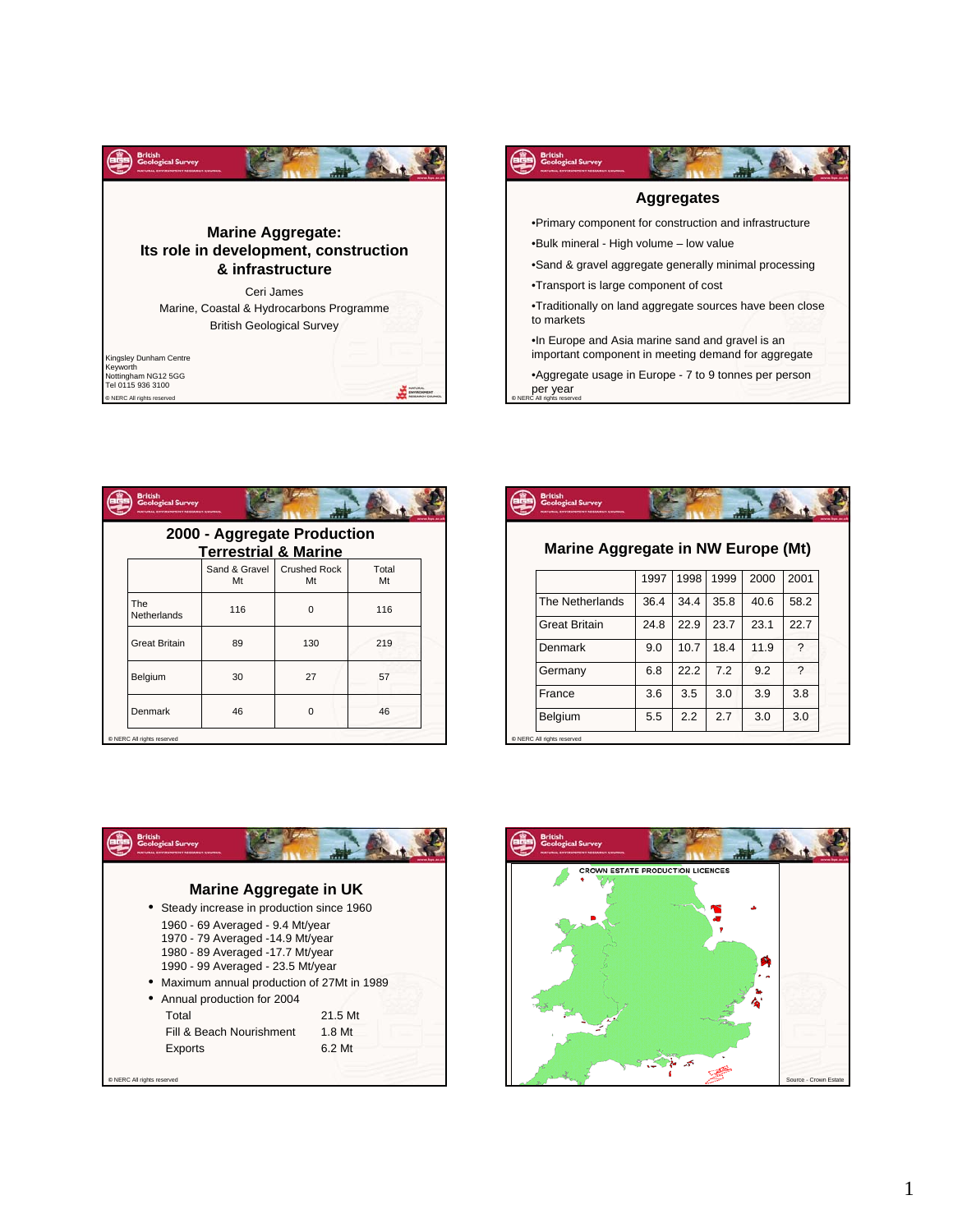









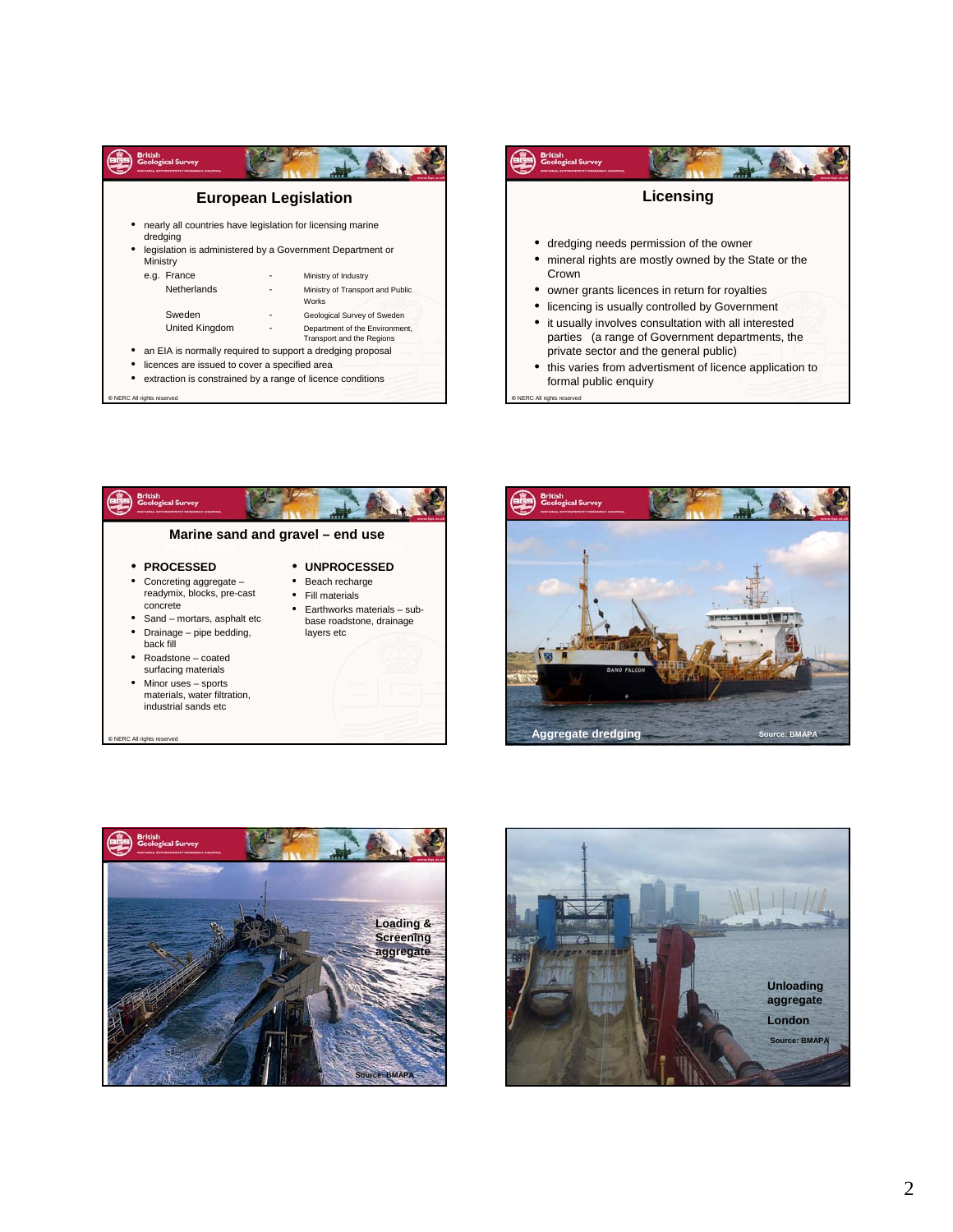









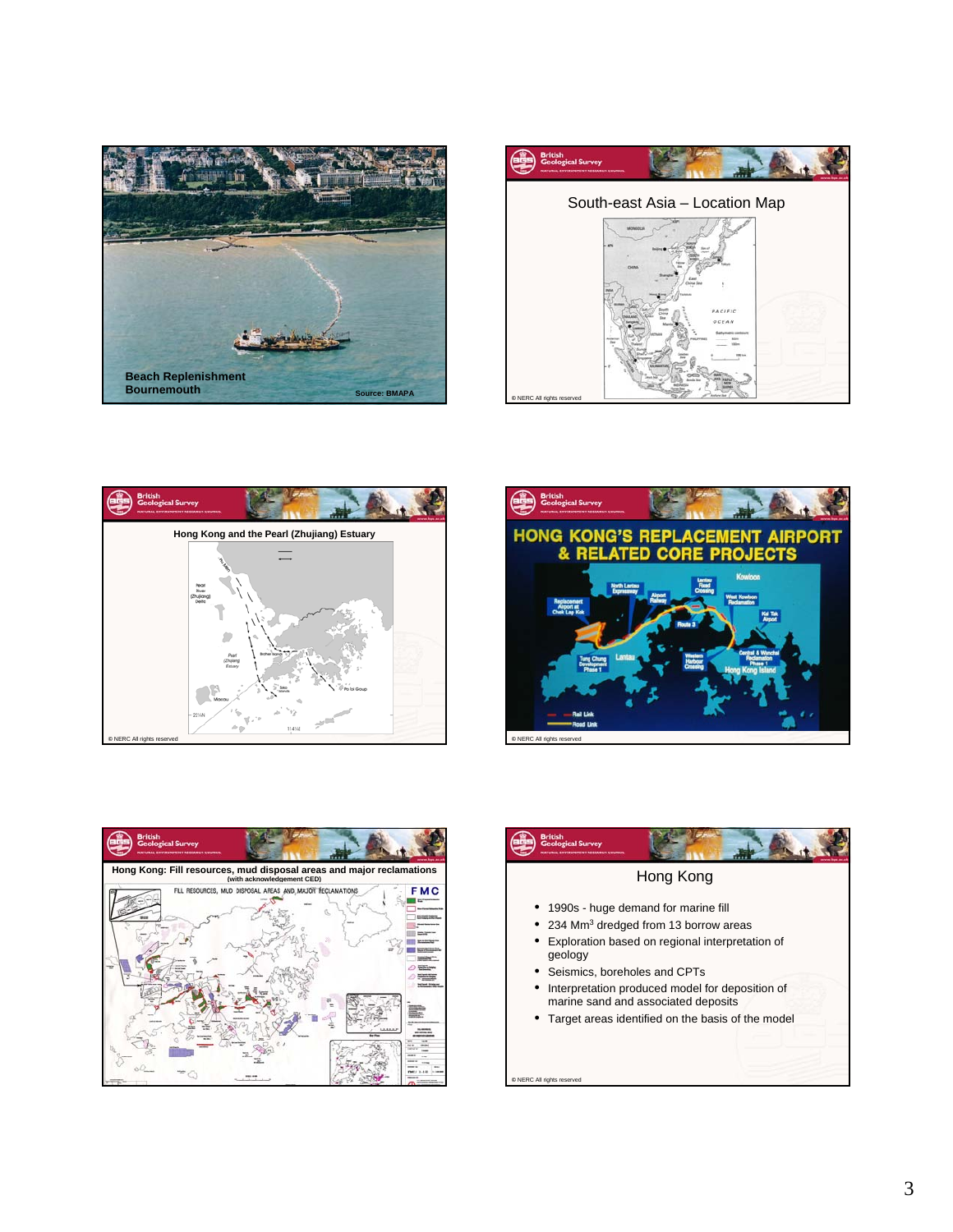

**©** NERC All rights reserved









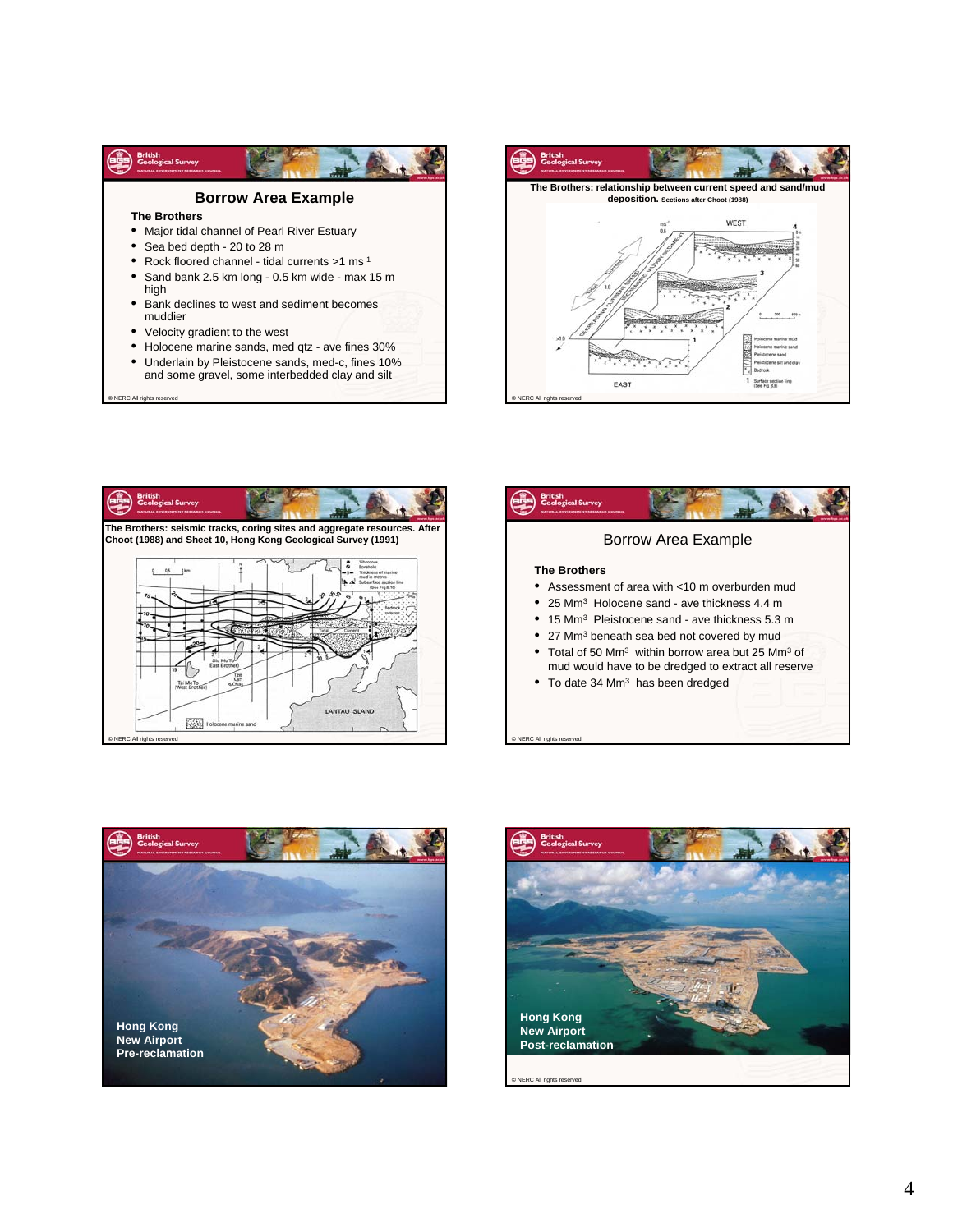



**Hong Kong Sand spraying on reclamation** 







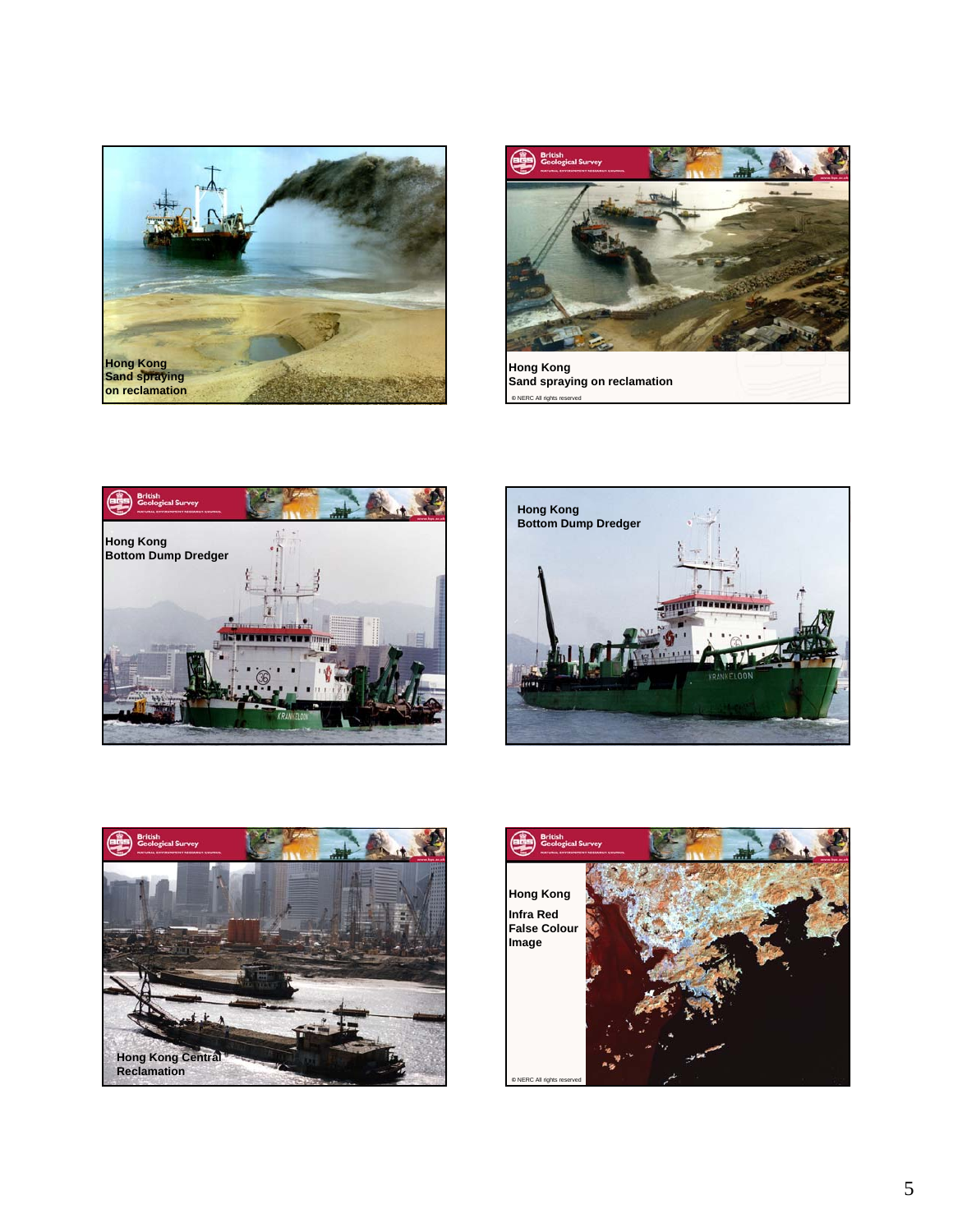